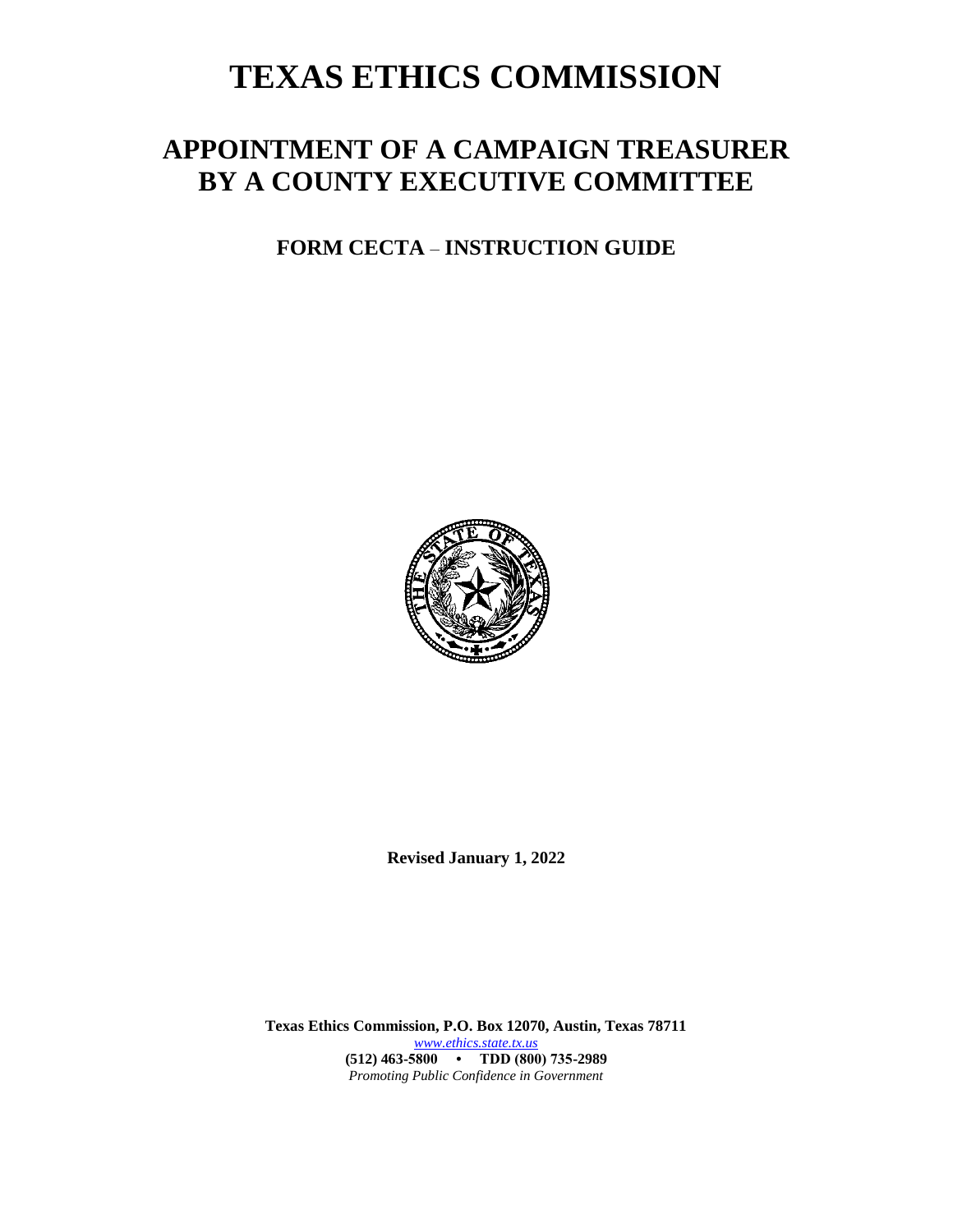## FORM CECTA - INSTRUCTION GUIDE

#### **TABLE OF CONTENTS**

| CONTRIBUTIONS FROM CORPORATIONS AND LABOR ORGANIZATIONS  1 |  |
|------------------------------------------------------------|--|
|                                                            |  |
|                                                            |  |
|                                                            |  |
|                                                            |  |
|                                                            |  |
|                                                            |  |
|                                                            |  |
|                                                            |  |
|                                                            |  |
|                                                            |  |
|                                                            |  |
| GUIDES                                                     |  |
|                                                            |  |
|                                                            |  |
|                                                            |  |
|                                                            |  |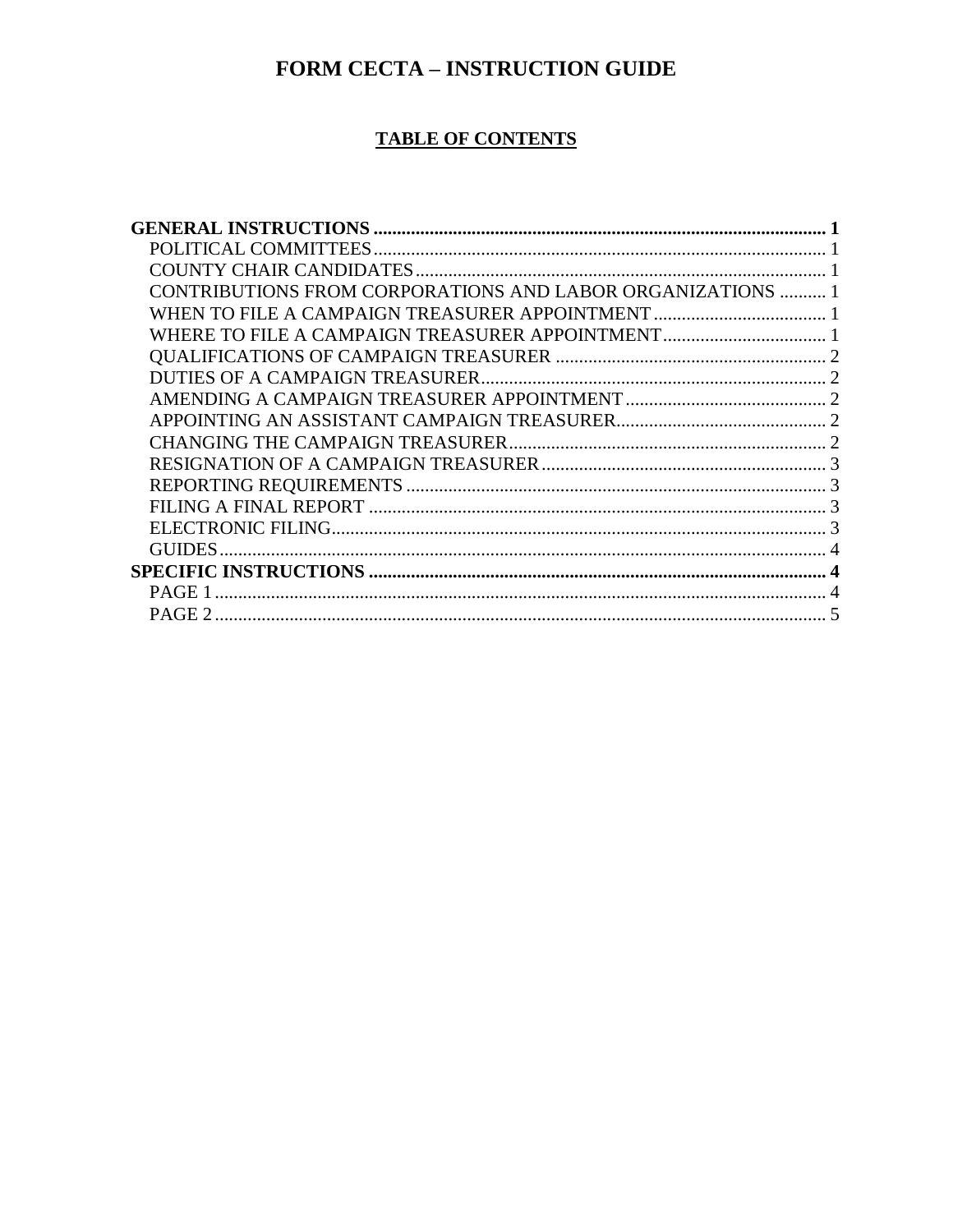### **APPOINTMENT OF A CAMPAIGN TREASURER BY A COUNTY EXECUTIVE COMMITTEE**

#### **GENERAL INSTRUCTIONS**

<span id="page-2-0"></span>*These instructions are for the APPOINTMENT OF A CAMPAIGN TREASURER BY A COUNTY EXECUTIVE COMMITTEE form (CECTA). Use form CECTA only for appointing the county executive committee's campaign treasurer. Use the AMENDMENT form (ACECTA) for changing information previously reported on form CECTA.*

#### <span id="page-2-1"></span>**POLITICAL COMMITTEES**

The county executive committee of a political party is a general-purpose political committee for purposes of the campaign finance law if it accepts political contributions or makes political expenditures. County executive committees are, however, subject to different rules from other political committees.

#### <span id="page-2-2"></span>**COUNTY CHAIR CANDIDATES**

Candidates for county chair in certain counties are subject to filing requirements under title 15 of the Election Code. Those filing requirements are separate from the filing requirements applicable to the county executive committee itself.

#### <span id="page-2-3"></span>**CONTRIBUTIONS FROM CORPORATIONS AND LABOR ORGANIZATIONS**

Although political contributions from corporations and labor organizations are generally prohibited, a county party may accept contributions from corporations and labor organizations for certain purposes. The county chair is required to file reports regarding contributions from corporations and labor organizations on Form PTY-CORP. Those reports are separate from the reports filed on Form CEC or Form MCEC by the campaign treasurer for the county executive committee.

#### <span id="page-2-4"></span>**WHEN TO FILE A CAMPAIGN TREASURER APPOINTMENT**

A county executive committee that accepts political contributions *or* makes political expenditures that total more than \$34,220 in a calendar year must file an appointment of campaign treasurer with the Ethics Commission by the 15th day after exceeding either \$34,220 in total political contributions or \$34,220 in total political expenditures. Contributions from corporations or labor organizations do not count toward the \$34,220 contribution threshold; nor do expenditures from contributions from corporations and labor organizations count toward the \$34,220 expenditure threshold.

#### <span id="page-2-5"></span>**WHERE TO FILE A CAMPAIGN TREASURER APPOINTMENT**

<span id="page-2-6"></span>A county executive committee of a political party, like all general-purpose political committees, must file its campaign treasurer appointment and all other reports required by title 15 of the Election Code with the Texas Ethics Commission.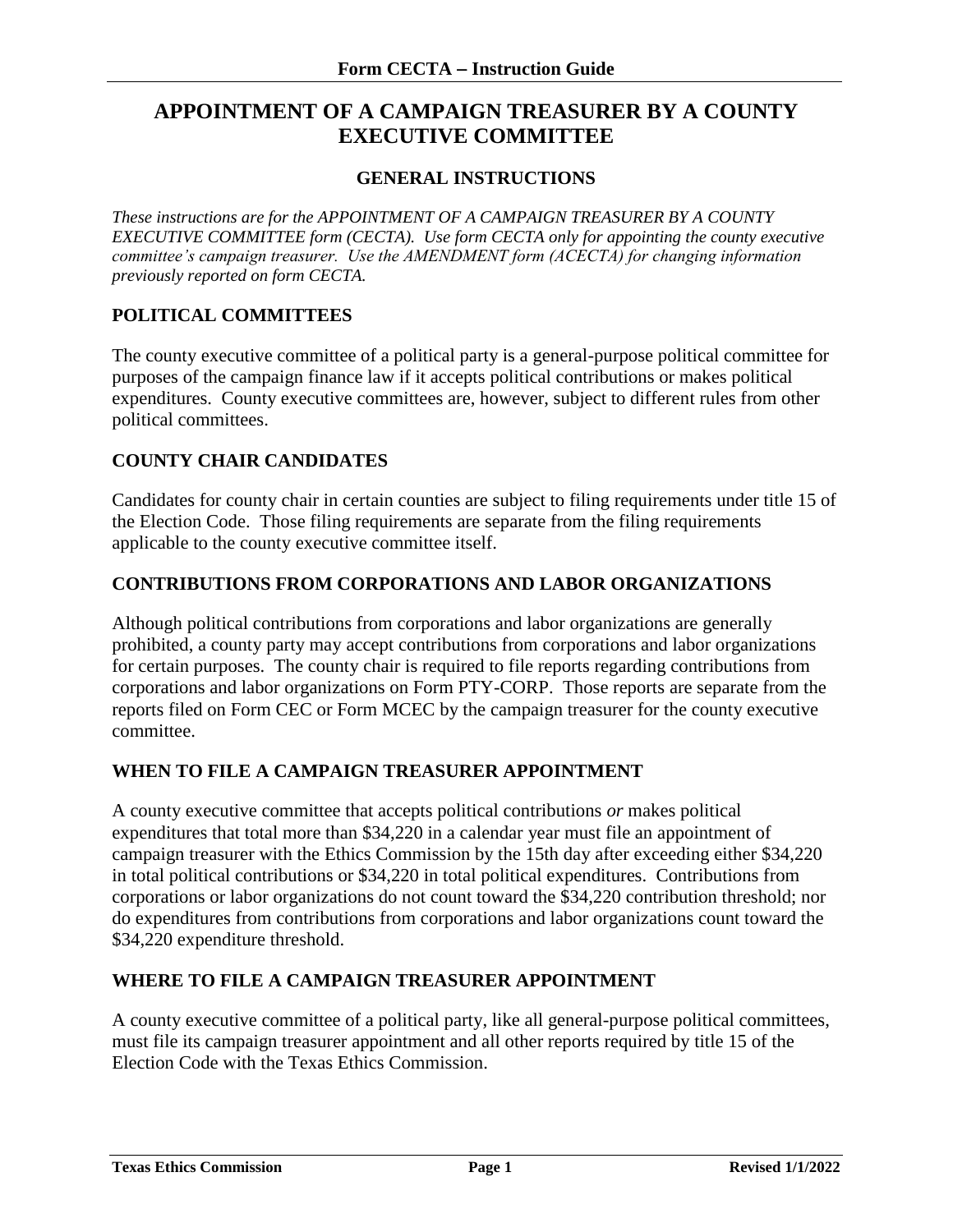#### **QUALIFICATIONS OF CAMPAIGN TREASURER**

A person is ineligible for appointment as a campaign treasurer if the person is the campaign treasurer of a political committee that has outstanding filing obligations (including outstanding penalties). This prohibition does not apply if the committee in connection with which the ineligibility arose has not accepted more than \$5,000 in political contributions or made more than \$5,000 in political expenditures in any semiannual reporting period. A person who violates this prohibition is liable for a civil penalty not to exceed three times the amount of political contributions accepted or political expenditures made in violation of this provision.

#### <span id="page-3-0"></span>**DUTIES OF A CAMPAIGN TREASURER**

The campaign treasurer for a county executive committee is responsible for filing all reports of the committee, except for the campaign treasurer appointment form (CECTA). Therefore, the person appointed should be capable of fulfilling those duties. Failing to file a report on time or filing an incomplete report may subject the campaign treasurer to criminal or civil penalties.

#### <span id="page-3-1"></span>**AMENDING A CAMPAIGN TREASURER APPOINTMENT**

If the campaign treasurer's address changes, the campaign treasurer must file an AMENDMENT: APPOINTMENT OF A CAMPAIGN TREASURER BY A COUNTY EXECUTIVE COMMITTEE form (ACECTA) within 10 days of the change.

If any other information on the county executive committee's campaign treasurer appointment form (CECTA) changes, the committee's campaign treasurer must file an AMENDMENT form (ACECTA) within 30 days of the change.

An AMENDMENT form (ACECTA) is also used to change from regular filing to monthly filing or from monthly filing to regular filing. A county executive committee may change filing schedules by giving notice to the Ethics Commission *only during the period that begins on January 1 and ends on January 15.*

#### <span id="page-3-2"></span>**APPOINTING AN ASSISTANT CAMPAIGN TREASURER**

A county executive committee may appoint an assistant campaign treasurer. The assistant campaign treasurer may sign reports if the campaign treasurer is not available. However, if the campaign treasurer appointment is terminated, the assistant campaign treasurer does not have authority to sign the committee's reports or otherwise act as the committee's campaign treasurer. Also, the campaign treasurer, not the assistant campaign treasurer, is responsible for any penalties imposed for failure to file a report on time or for filing an incomplete report.

#### <span id="page-3-3"></span>**CHANGING THE CAMPAIGN TREASURER**

If the committee wishes to change its campaign treasurer, the committee simply files an amended appointment form (ACECTA) to name a new campaign treasurer. This will automatically terminate the previous campaign treasurer appointment. No later than 10 days after the termination, the former treasurer must file a "10th day after campaign treasurer termination" report. If the committee changes treasurers on the last day of a reporting period, no termination report is required.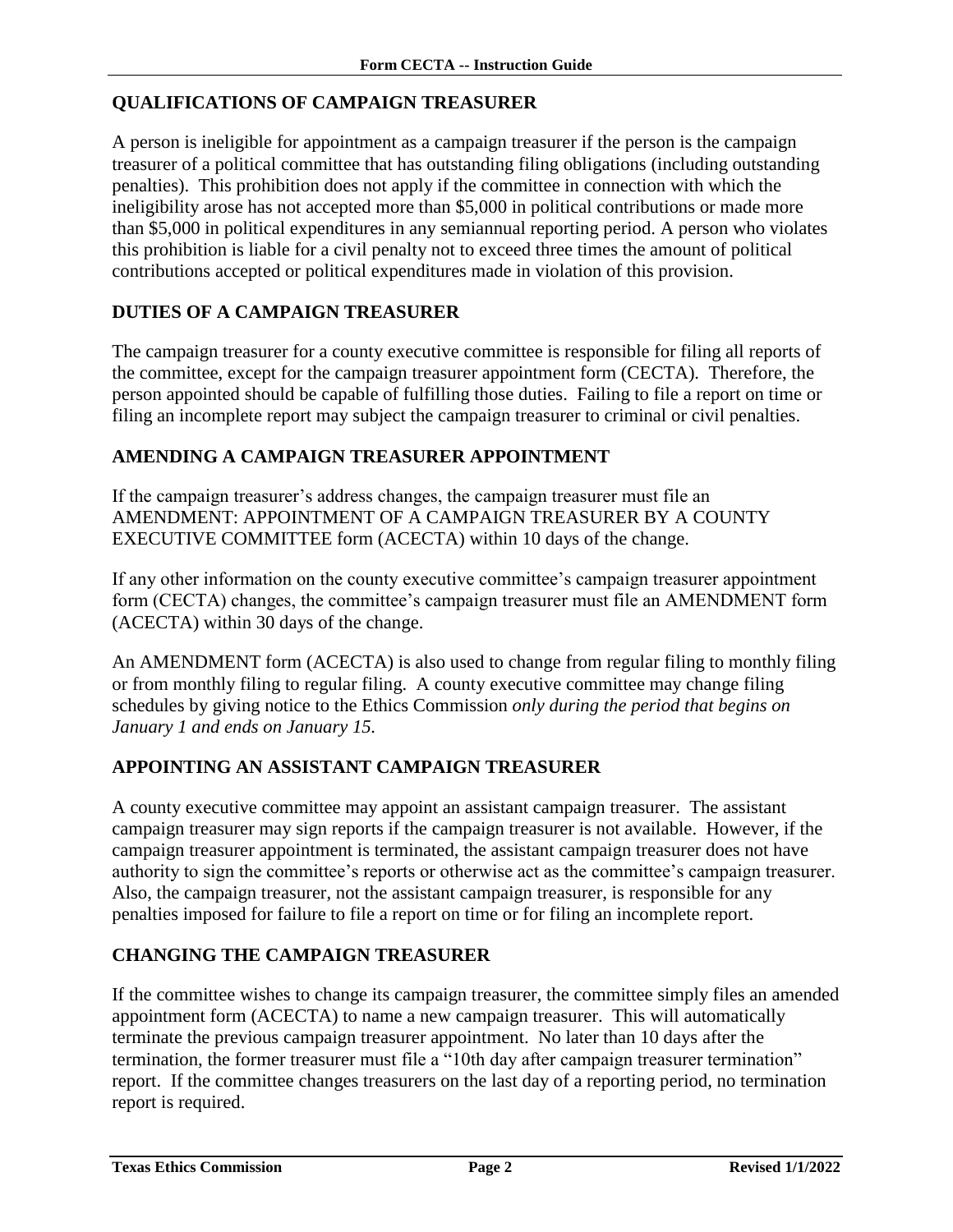#### <span id="page-4-0"></span>**RESIGNATION OF A CAMPAIGN TREASURER**

A committee's campaign treasurer may resign by notifying both the appointing authority and the filing authority in writing. If the campaign treasurer resigns or otherwise leaves the position, the termination is effective on the date the committee actually receives the notice or on the date the filing authority actually receives the notice, whichever is later (except for purposes of calculating the period covered by the outgoing campaign treasurer's termination report). No later than 10 days after the resignation, the outgoing treasurer must file a "10th day after campaign treasurer termination" report. If the termination occurs on the last day of a reporting period, no termination report is required.

**Note:** Once the county executive committee's campaign treasurer appointment is terminated, the committee may not accept any political contributions or make any political expenditures until a new campaign treasurer appointment is filed.

#### <span id="page-4-1"></span>**REPORTING REQUIREMENTS**

The committee's campaign treasurer is responsible for filing reports and for any late-filing penalties in connection with reports. The campaign treasurer may choose to file on the regular (semiannual) schedule or on the monthly schedule. See the instructions to Section 6 for more information about filing schedules.

#### <span id="page-4-2"></span>**FILING A FINAL REPORT**

The filing thresholds for county executive committees are *annual* thresholds. Therefore, a county executive committee that is required to file a campaign treasurer in one year may terminate its appointment of campaign treasurer at the end of a calendar year. The committee will have to file a new appointment of campaign treasurer if it crosses one of the \$34,220 thresholds in the new calendar year.

A county executive committee filing under the regular filing schedule that wishes to terminate its campaign treasurer appointment at the end of a calendar year should check the "final report" box on its report due by January 15th. Doing so will terminate the county executive committee's appointment of campaign treasurer.

A county executive committee filing under the monthly schedule should check the "final report" box on its report due by January 5th. Doing so will terminate the county executive committee's appointment of campaign treasurer. The period covered by the report should end on December 31st, rather than December 25th.

A county executive committee that does not file a "final report" at the end of a calendar year must continue to file reports of contributions, expenditures, and loans.

#### <span id="page-4-3"></span>**ELECTRONIC FILING**

All persons filing campaign finance reports with the Texas Ethics Commission are required to file those reports electronically unless the person is eligible to claim an exemption. Please check the Ethics Commission's website at *http://www.ethics.state.tx.us* for more detailed information about electronic filing.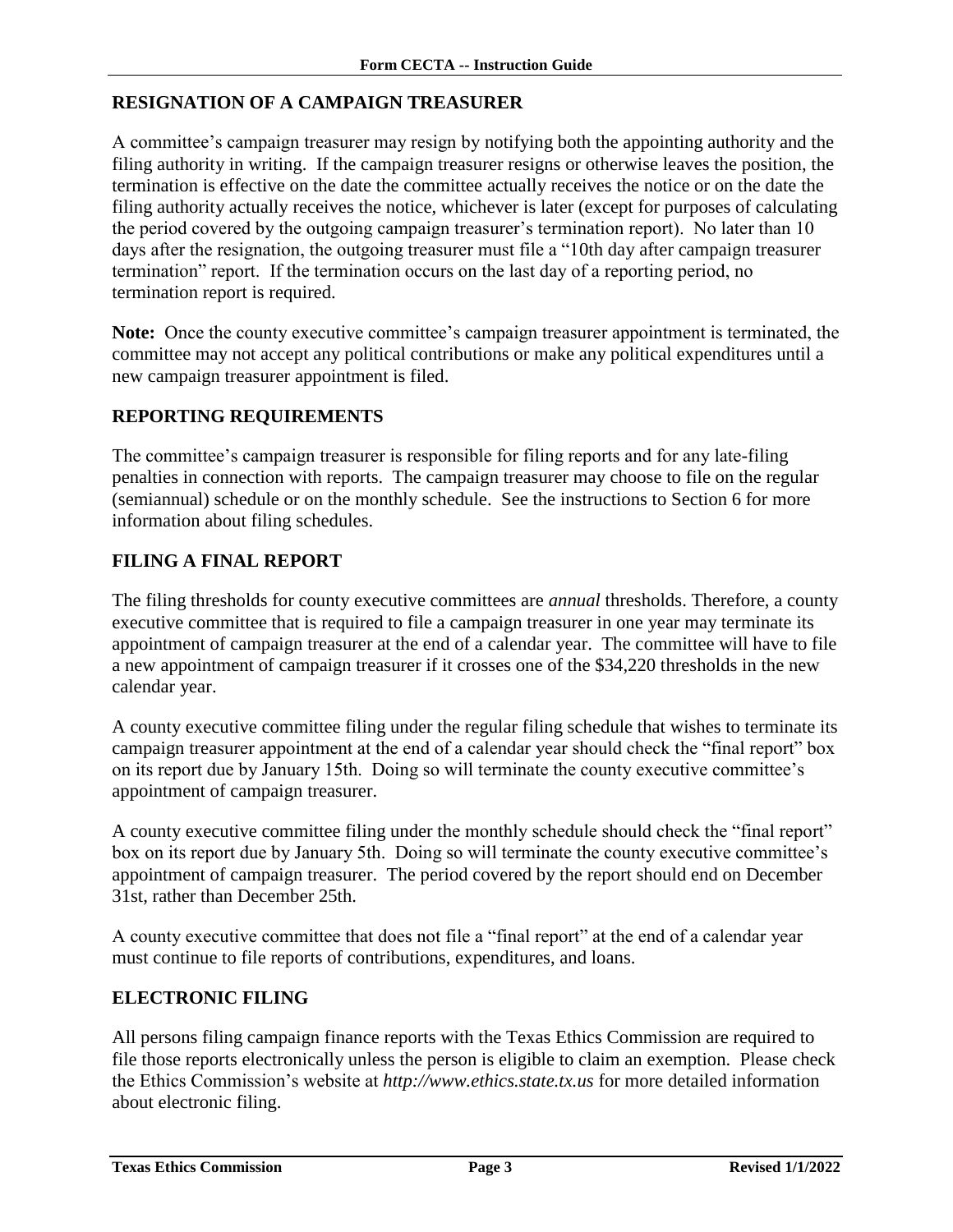#### <span id="page-5-0"></span>**GUIDES**

The campaign treasurer should review the Ethics Commission's Campaign Finance Guide for Political Committees and the Ethics Commission's Campaign Finance Guide for Political Parties. Both are available on the commission's website at *[http://www.ethics.state.tx.us](http://www.ethics.state.tx.us/)*.

#### **SPECIFIC INSTRUCTIONS**

<span id="page-5-1"></span>*Each numbered item in these instructions corresponds to the same numbered item on the form.*

#### <span id="page-5-2"></span>**PAGE 1:**

- **1. TOTAL PAGES FILED**: After completing the form, enter the total number of pages you are filing. A "page" is one side of a two-sided form. If you are not using a two-sided form, a "page" is a single sheet.
- **2. COMMITTEE NAME**: Enter the committee's full name. Enter the committee name in the same way on Page 2, Section 13, of this form.
- **3. ACRONYM**: Enter any acronyms that are used by the committee, if applicable.
- **4. PRINCIPAL COMMITTEE**: Check the "YES" box to designate the county executive committee as the principal political committee for the party in your county. Otherwise, check the "NO" box.

One benefit of this designation is that the principal political committee of a county executive committee is not required to report direct expenditures made to benefit a candidate on its reports of contributions, expenditures, and loans. A direct expenditure is a political expenditure that the county executive committee makes on a candidate's or officeholder's behalf without the prior consent or approval of the candidate or officeholder.

Another benefit of this designation is that the committee is exempt from the requirement of giving notice to candidates and officeholders in regard to direct expenditures made by the committee on their behalf.

- **5. COMMITTEE ADDRESS**: Enter the committee's complete mailing address (street address or P.O. Box, apartment or suite number, city, state, and zip code).
- **6. REPORTING TYPE**: Check whether the committee will file according to the **"REGULAR"** filing schedule or the **"MONTHLY"** filing schedule.

If you choose to file on the regular (semiannual schedule), you will be required to file reports with the Ethics Commission not later than January 15 and July 15 of each year (regardless of whether there is activity to report). Other reports may be required in connection with elections.

If you choose to file on the monthly schedule, you will be required to file reports by the  $5<sup>th</sup>$ day of each month. You may also be required to file special pre-election reports in connection with an election.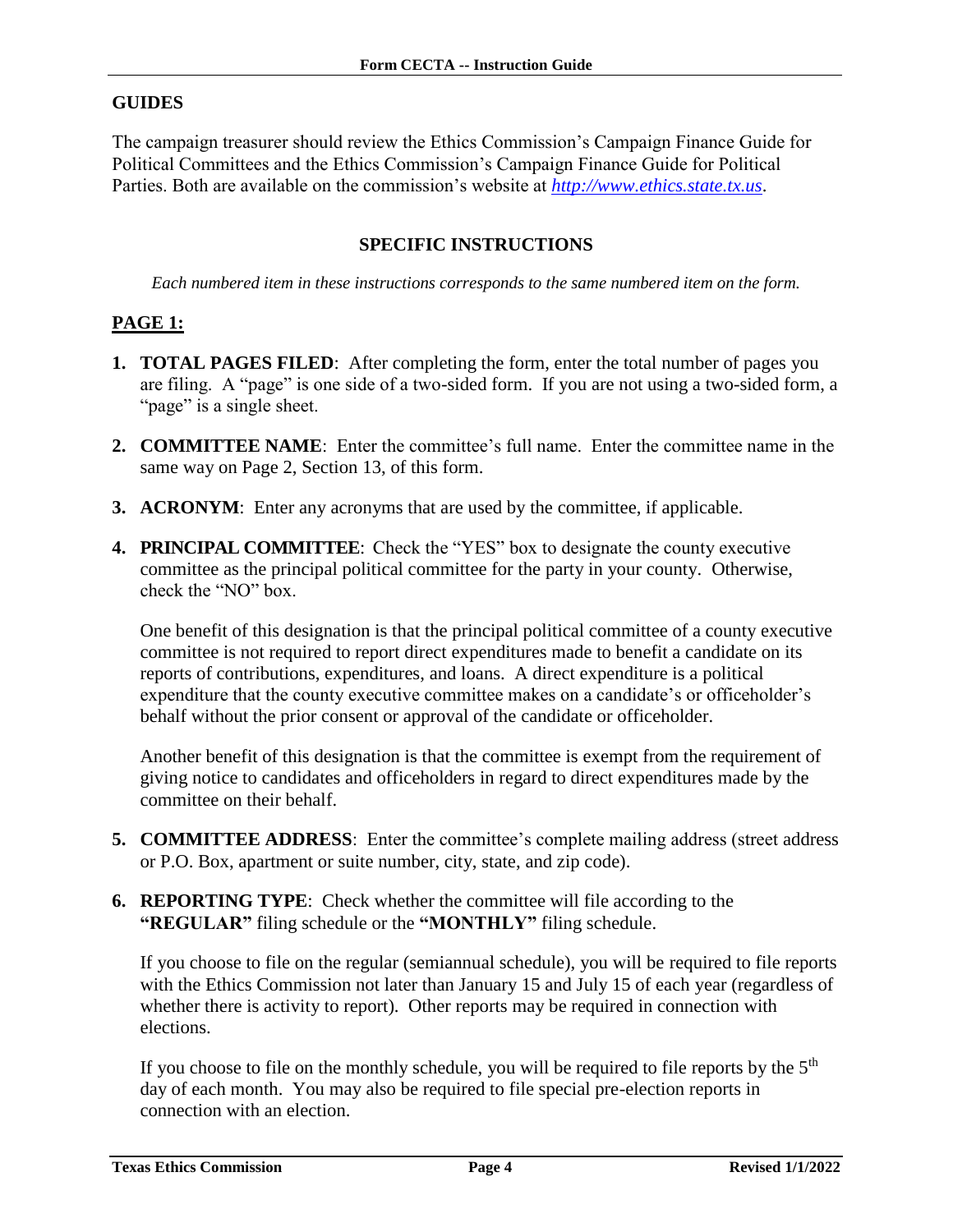You should review the Ethics Commission's campaign finance guides for more detailed information about filing requirements.

**Note:** A county executive committee that does not choose monthly filing when it first appoints a campaign treasurer, may change to monthly by giving notice to the Ethics Commission **only during the period that begins on January 1 and ends on January 15**. A county executive committee that chooses monthly filing when it first appoints a campaign treasurer may revert to the regular filing schedule **only during the period that begins on January 1 and ends on January 15**.

- **7. CAMPAIGN TREASURER NAME**: Enter the full name of the committee's campaign treasurer.
- **8. CAMPAIGN TREASURER STREET ADDRESS**: Enter the complete business or residential street address of the committee's campaign treasurer.
- **9. CAMPAIGN TREASURER MAILING ADDRESS**: If the campaign treasurer's mailing address is the same as the address entered in Section 8, check the "SAME AS ABOVE" box. If the campaign treasurer's mailing address is different from the street address entered in Section 8, enter the mailing address in this Section (street address or P.O. Box, apartment or suite number, city, state, and zip code).
- **10. CAMPAIGN TREASURER PHONE**: Enter the phone number of the committee's campaign treasurer, including the area code and, if applicable, the extension.
- **11. PERSON APPOINTING TREASURER**: Enter the full name of the person who is appointing the committee's campaign treasurer.
- **12. SIGNATURE**: The person appointed campaign treasurer must enter his or her signature in this Section. The campaign treasurer's signature indicates that he or she is aware that the campaign treasurer must file the committee's reports and may be subject to possible penalties for failure to do so and also that the campaign treasurer is aware of the prohibitions against contributions from corporations and labor organizations.

### <span id="page-6-0"></span>**PAGE 2:**

**13. COMMITTEE NAME:** Enter the committee name as you did on Page 1, Section 2.

*Sections 14 - 16 pertain to the assistant campaign treasurer. If the committee chooses to appoint an assistant campaign treasurer, continue with Section 14. If the committee is not appointing an assistant campaign treasurer, skip these Sections and continue with Section 17.*

- **14. ASSISTANT CAMPAIGN TREASURER**: Enter the full name of the committee's assistant campaign treasurer.
- **15. ASSISTANT CAMPAIGN TREASURER ADDRESS**: Enter the assistant campaign treasurer's complete mailing address (street address or P.O. Box, apartment or suite number, city, state, and zip code).